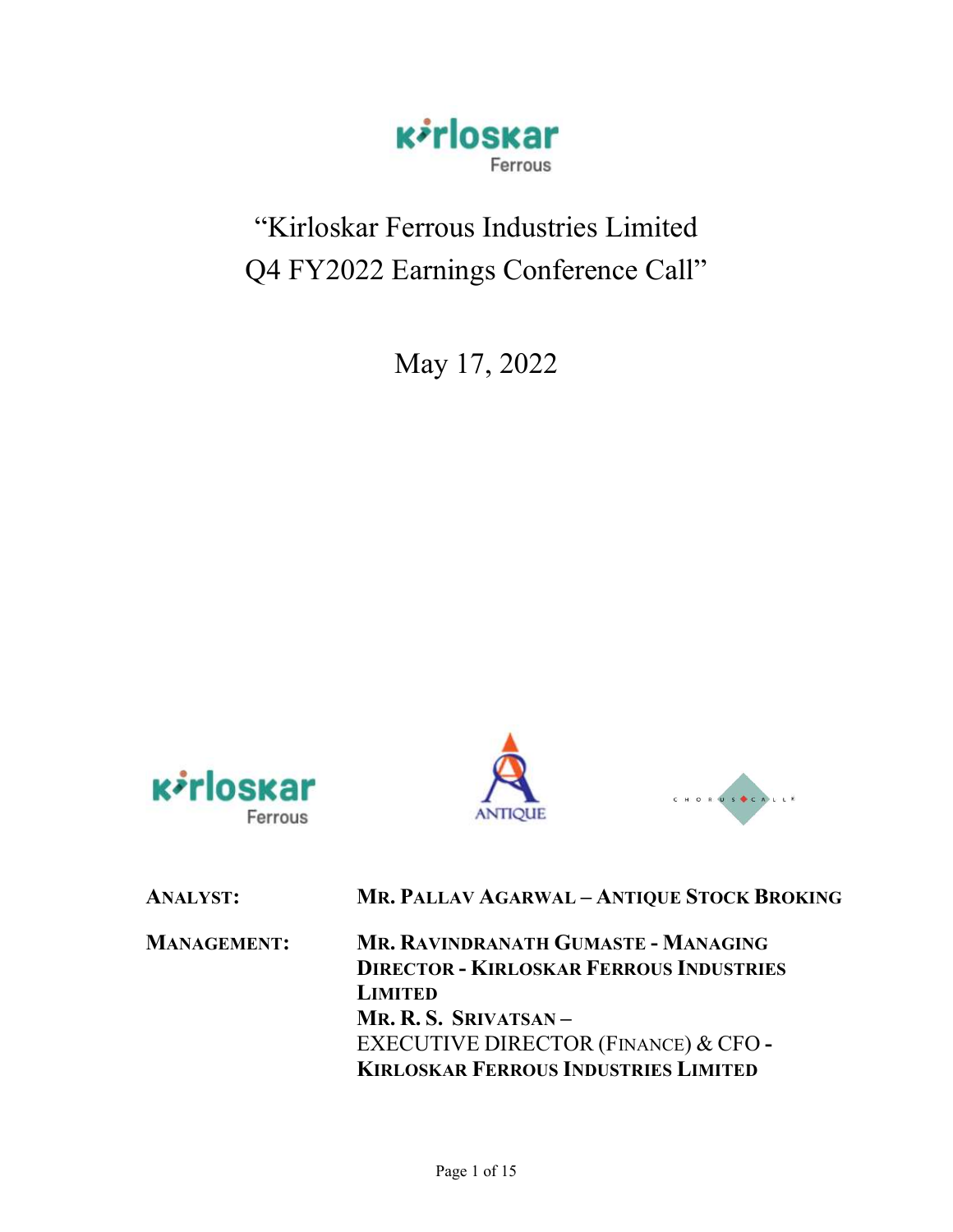

Moderator: Ladies and gentlemen, good day and welcome to Kirloskar Ferrous Industries Limited Q4 FY2022 Earnings Conference Call hosted by Antique Stock Broking. As a reminder, all participant lines will be in the listen-only mode and there will be an opportunity for you to ask questions after the presentation concludes. Should you need assistance during the conference call, please signal an operator by pressing "\*" then "0" on your touchtone phone. Please note that this conference is being recorded. I now hand the conference over to Mr. Pallav Agarwal from Antique Stock Broking. Thank you and over to you Sir!

Pallav Agarwal: Thank you Tanvi and good evening everyone and welcome to the Q4 results call of Kirloskar Ferrous Industries. We have the senior management team represented by Mr. Gumaste, who is the Managing Director and Mr Srivatsan, who is the CFO. I would now like to hand over the call now to Mr. Gumaste. Sir over to you!

Ravindranath Gumaste: Good evening everyone. First of all let me welcome all of you for the quarterly earnings call of Kirloskar Ferrous Industries Limited and thank you very much all of you for joining. Let me give a brief on the quarterly results and basically the full year results.

> The pig iron production for the whole year was more than 5 lakh metric tons 533,920 metric tons and which is almost 55% increase over the last year and casting production has gone to 120,000 tons compared to last year 94,700 which is an increment of almost 26%. During the financial year we sold 495,555 metric tons of pig iron, which is a growth of 58% and during the entire year the casting sales for this year is 114,342 metric tons a growth of 23.6% the quantity last year was 92,507 metric tons. During the year all of you know it was a very volatile year in terms of commodity prices, during the year we saw substantial increase in the coal and coke prices and also later on increase in the pig iron prices. In short it was a very volatile year. Overall if we look at the results of the company the sales of the top line improved from 2,038 Crores last year to 3,615 Crores this year, which amounts to 77% increase in the topline.

> Coming to the profitability side, as regards to power and fuel, which was 4% last year has come down to less than 3% this year. In terms of EBITDA compared to last year 464 Crores, which was 22.8%. In terms of quarter it has improved from 464 Crores to 658 Crores as percentage term has come down from 22.8% to 18.4% for the year. whereas, the return on capital employed has improved with higher profitability in terms of EBITDA. As regards the profit for the year has improved to 542.69 Crores and PAT has gone to 406 Crores compared to 302 Crores last year end and PBT from 363 Crores has improved to 542 Crores. The commodity price pressures continue to be there with the coal prices and on the casting business side we have been able to work with our customers and commodity price increases have been passed on to the customers, negotiated and finalized the price increases to most of the customers. The sales realization on an average casting from Rs.96 per kg has gone to Rs.123 per kg as a result of the commodity price increase and the passing on the impact to customers. On an average pig iron price realization has moved from Rs.34000 per metric ton to Rs.44400 per metric ton on an average, but however the commodity prices including the pig iron prices have moved substantially up in the last quarter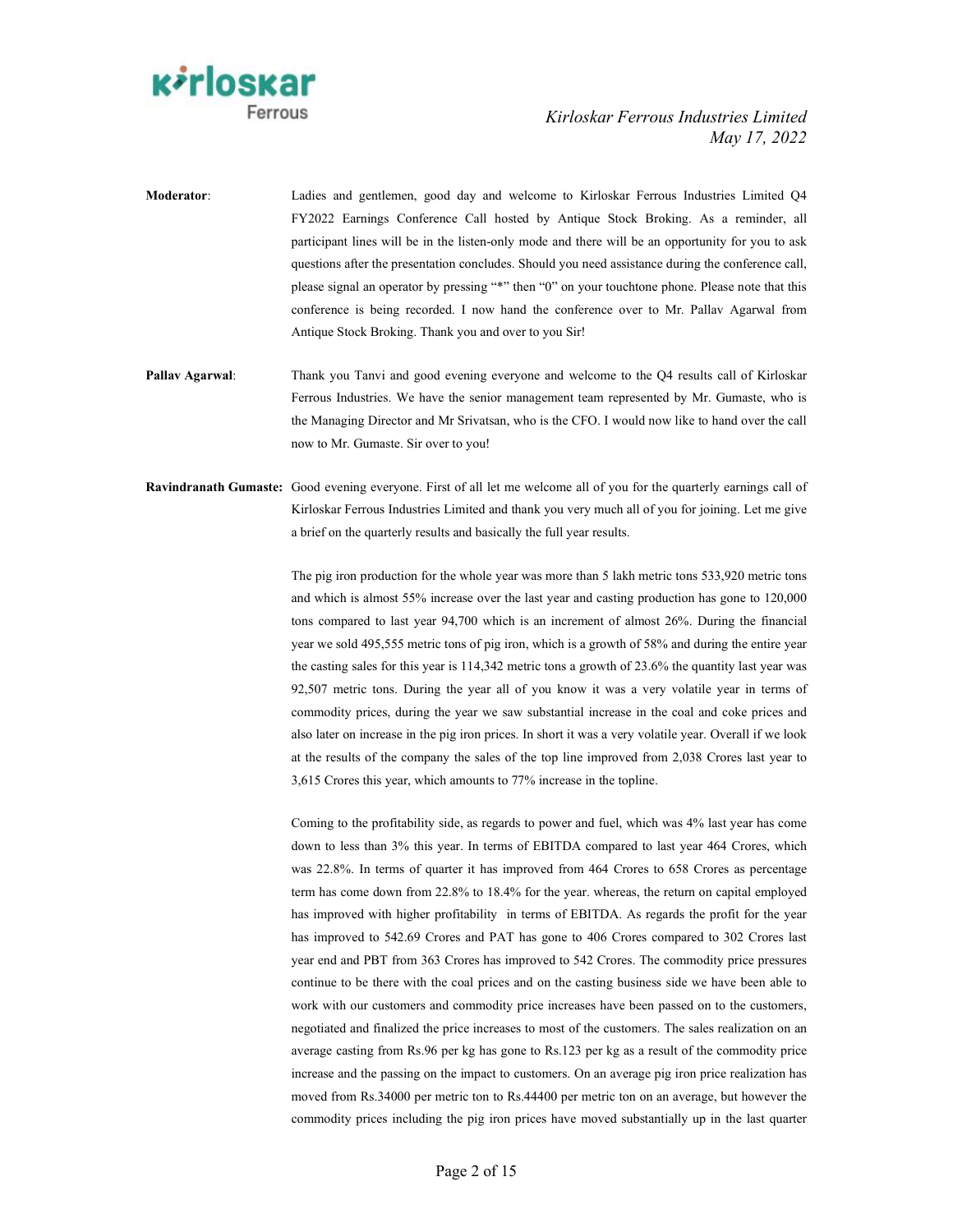

and our pig iron prices are in line with the market prices. So, we are progressing as per schedule on all the projects in case of Koppal the upgradation of blast furnace II from 250-meter cube to 300-meter cube is in progress and we expect to start this furnace completing the upgradation in the early June whereas the other projects like coke oven and power plant phase II and Pulverized Coal Injection project are in progress and are progressing as per schedule. With respect to debottlenecking in Koppal foundry to increase the capacity utilization of line 2, the projects are almost complete and we are increasing the output and the sales. With respect to foundry project in Solapur line 2, the foundry project is progressing as per schedule and we expect to commission in the second quarter of this year. In addition to this, we have informed earlier we have completed the acquisition of ISMT and taken over the management control from March 10, 2022, and we are in the process of taking the necessary steps to improve capacity utilizations and improve the sales. With the acquisition of this asset, one time settlement with all the banks and the institutions is complete and as a result of that the networth of ISMT has moved to positive network giving opportunity to ISMT to participate in many tenders or the sales in certain customer zones and also we are working for repositioning of getting the banking facility for ISMT to take care of the working capital requirements as well as the increased working capital required for increasing the sale numbers in ISMT. We do not have any unexpected negatives over there in ISMT and we are optimistic that we will be able to successfully improve the performance of the company and thereby bring the contribution to KFIL as a company. With this short introduction, I would now request to open the question-and-answer session so that I can pick up the questions from now on. Thank you very much.

- Moderator: Thank you very much Sir. We will now begin the question-and-answer session. Ladies and gentlemen, we will wait for a moment while the question queue assembles. The first question is from the line of Raj Shah from Statheros Capital LLP. Please go ahead.
- Raj Shah: Hi, everybody and first of all I like to congratulate the team and the entire management of KFIL to deliver such a great set of numbers in the challenging times. Sir one question I understand that the merger of Kirloskar and ISMT is on cards, I just wanted to understand if the management could share the timeline for the same?
- Ravindranath Gumaste: I think we have just taken over the management controls, we have just completed the process of acquisition and we are not yet ready with firm timeline, it will take us some time to crystalize the timeline for the merger.
- Raj Shah: Sure Sir and I am going to bring something to the light so that I happened to speak to Mayuresh a couple of days back and response towards the shareholder was quite unpleasant and unwelcoming. I try to reach you at a Koppal plant, but I was not able to get through and so I have to take it up on the open conference call, so I just wanted to bring that to your notice first.

Ravindranath Gumaste: What was the issue or the problem?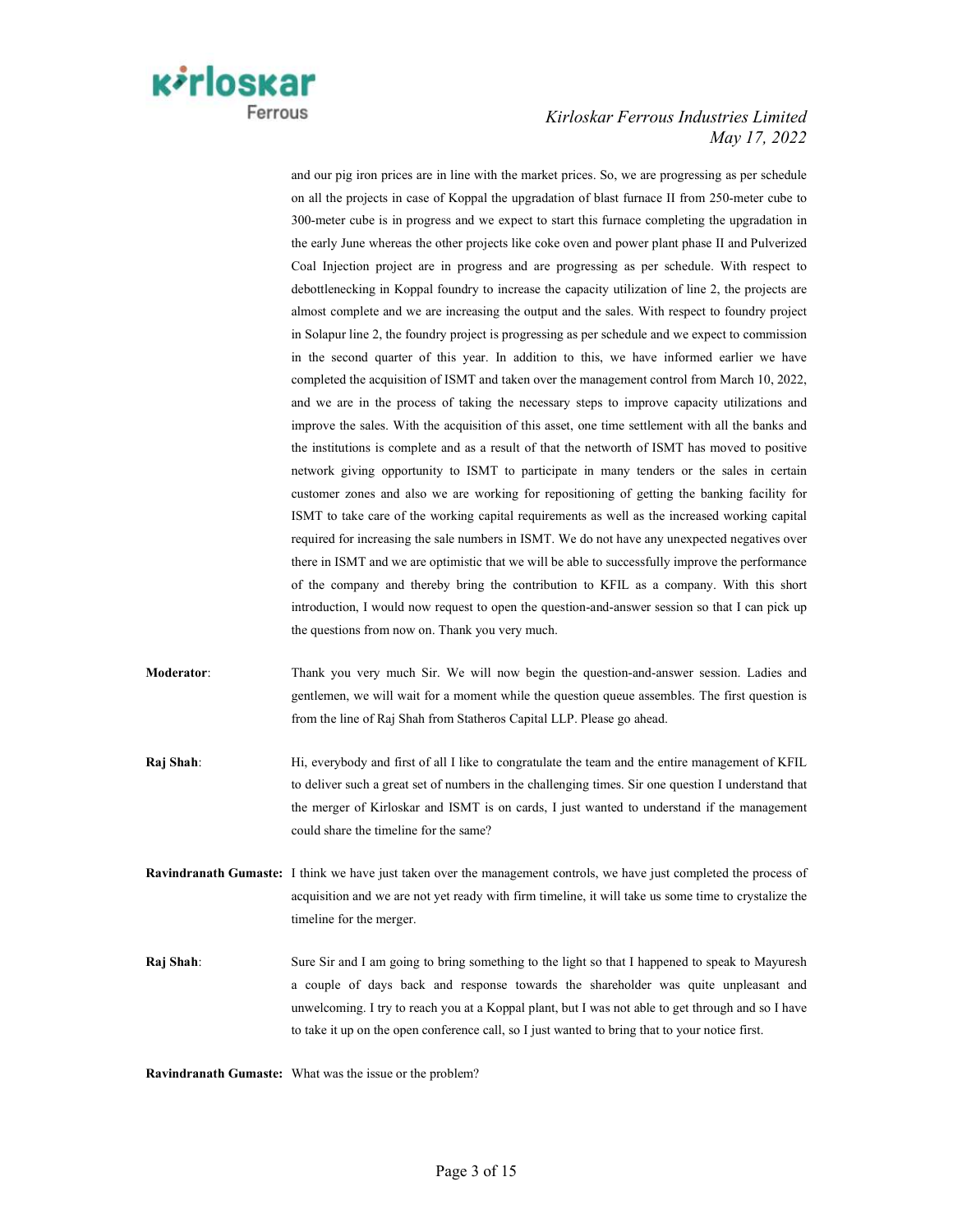

- Raj Shah: Sure, Sir, I had asked him about the Board meeting and the experience was quite unpleasant and was quite rude, so I thought I will just take it up with you.
- Ravindranath Gumaste: We will take your feedback and we are committed to improving the communication and also the experience, extremely sorry about your not-so-great experience and we are committed and we will take care of it. Thank you for your support in the meantime.
- Raj Shah: . Thanks a lot and all the best.
- Moderator: Thank you. The next question is from the line of Pankaj Parab an Individual Investor. Please go ahead.
- **Pankaj Parab:** Sir, thanks for the opportunity, I just wanted a bit clarity on the ISMT, so what will be our utilization in a couple of years coming for ISMT and what would be the margin profile for the ISMT?
- Ravindranath Gumaste: Let me answer the first part of this. As I just now mentioned we are quite optimistic and we see a great interest by the customers, we had opportunity to meet only couple of customers and customers are keen on procuring the products from ISMT whether it is steel as well as the tube and that is a positive note, it gives us the opportunity to serve widest customers and also look for the share of business growth. Having said that in the meantime we are working how to put in place the working capital and the banking facility at ISMT quickly and look forward to get that into place as quickly as possible and we are working with the rating agency also and we feel that we should be in a position to put it in place to support the increased production and increased sales operations and with respect to margins as you know there are two components to that, first is how to get the right pricing for the market, the other one is how to manage the cost of manufacturing, we are working on both the fronts, but certain aspects like the cost of power and fuel in ISMT has been high and with increase in the production and the sales will help us to partially mitigate, but major projects, which need to be taken to mitigate the power cost will take some time, but in the meantime we are looking at improving overall capacity utilizations and working on procurement cost reductions and we expect that at least in the short term and medium term we should be able to improve the profitability and margins to reasonable profitability levels in short-term and medium term and on the long-term perspective we will have to work for improving on the power and fuel cost structure and which will take some time and we are very keen to take it forward to make it healthy.
- Pankaj Parab: Thanks for the answers, so is it possible to make 2000 Crores topline at the 10% OPM level in couple of years?
- Ravindranath Gumaste: On the topline I do not have any doubt, on the bottom line we will have to see how we progress on improving the cost structure. As I mentioned it will take some time for us to give you more specific members, but we are quite positive as on today that we will be able to improve the capacity utilization and you will see the quarterly results coming up quarter-after-quarter.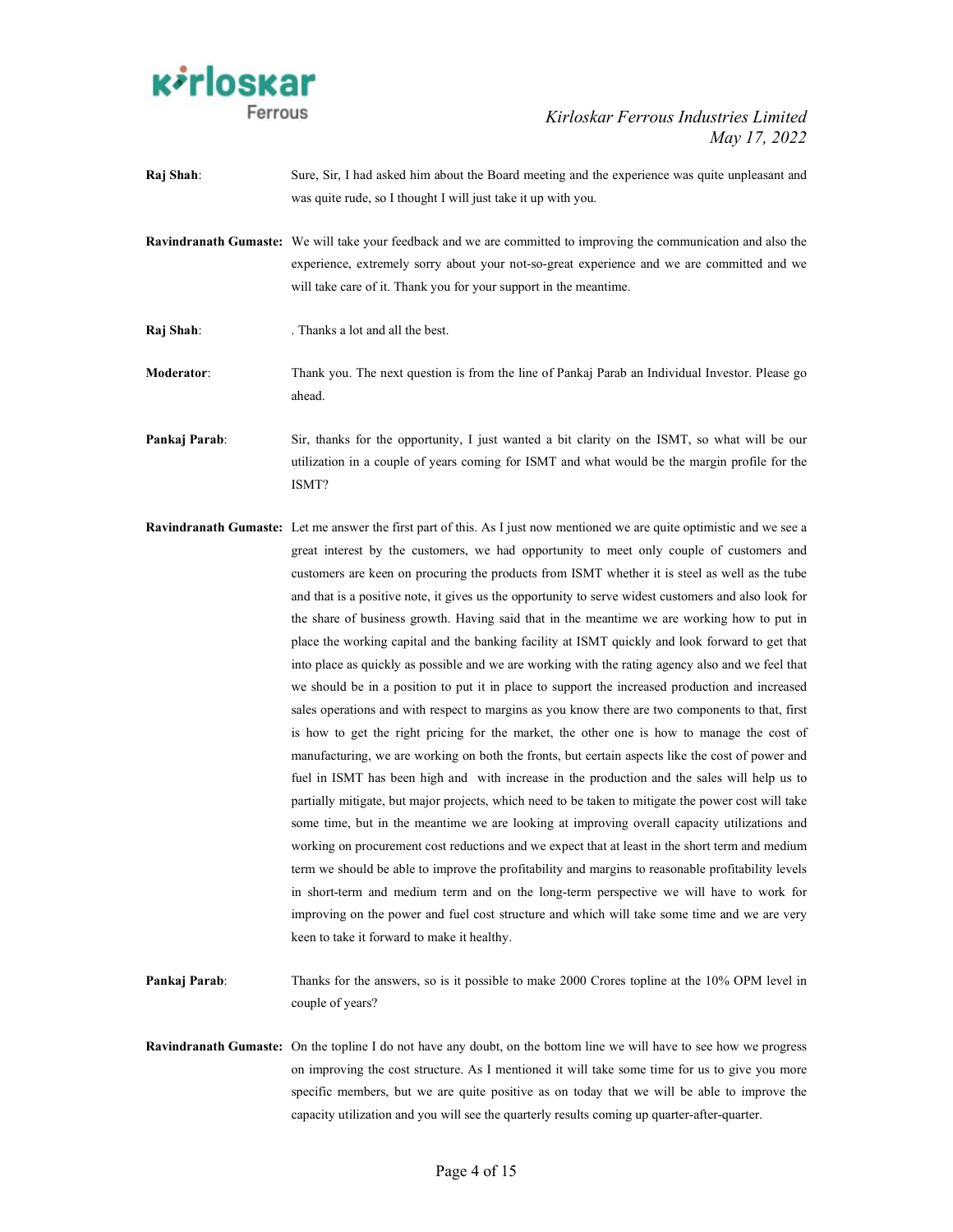

Pankaj Parab: Given the replacement cost, can you give a ballpark figure of the total ISMT and KFIL replacement cost for the assets?

Ravindranath Gumaste: Replacement cost for?

Pankaj Parab: On our assets for blast furnace and coke oven and total replacement of KFIL and ISMT?

Ravindranath Gumaste: No, we do not look into that replacement cost, we look into replacement cost while acquiring the ISMT and our assessment is in the range of 3,000 Crores to replace such assets as far as ISMT is concerned, but we do not do that at KFIL on regular basis.

Pankaj Parab: Can you give us a brief about how you are planning to reduce the power and fuel cost of that ISMT and will we using a wastage recovery system or the existing 40-megawatt power plant?

Ravindranath Gumaste: There are two to three ways to look at it, one of the things which we are examining is can we make steel in Koppal and those round blooms could be transferred to Baramati to tube wheel and that can bring down the power cost because in Koppal we generate the power using waste heat generated from the coke oven plant. As you know we are implementing coke oven phase II we will have more power and let us say ideal solution to get into making steel and copper and that definitely can make big sense and reduce the power cost. We will also look at how we can generate some green powers for ISMT for the coming quarters and some part of the electrical power what we consume can be replaced to an extent of almost 60% by green power, solar power and it can also mitigate the cost, so that is the direction which we will be taking up, in case if the arc furnace in future is the requirement to make use of green power and make the green steel, we will see in the long-term perspective that possibility also, hence there is a reason to believe that even arc furnace route could be kept alive, kept going so that we should be in a position to produce green steel as it comes in future using the recycled steel scrap and green power coming off the solar or the wind power.

Pankaj Parab: Thank you.

Moderator: Thank you. The next question is from the line of Aashav Patel from Molecule Ventures PMS. Please go ahead.

Aashav Patel: Sir, given the pig iron prices have some different correction over the last one month from 63,000 metric ton range to currently around 55,000 metric ton range due to Russia aggressively dumping in the global markets ?

Ravindranath Gumaste: Can you just hold the mike properly because it is a bit not audible clearly?

Aashav Patel: Sorry for that, my question was that pig iron prices are seeing different correction over last one month from Rs.63,000 metric ton to around Rs.55,000 metric ton currently due to Russia aggressively dumping in the global markets, so how do you expect the realizations to move going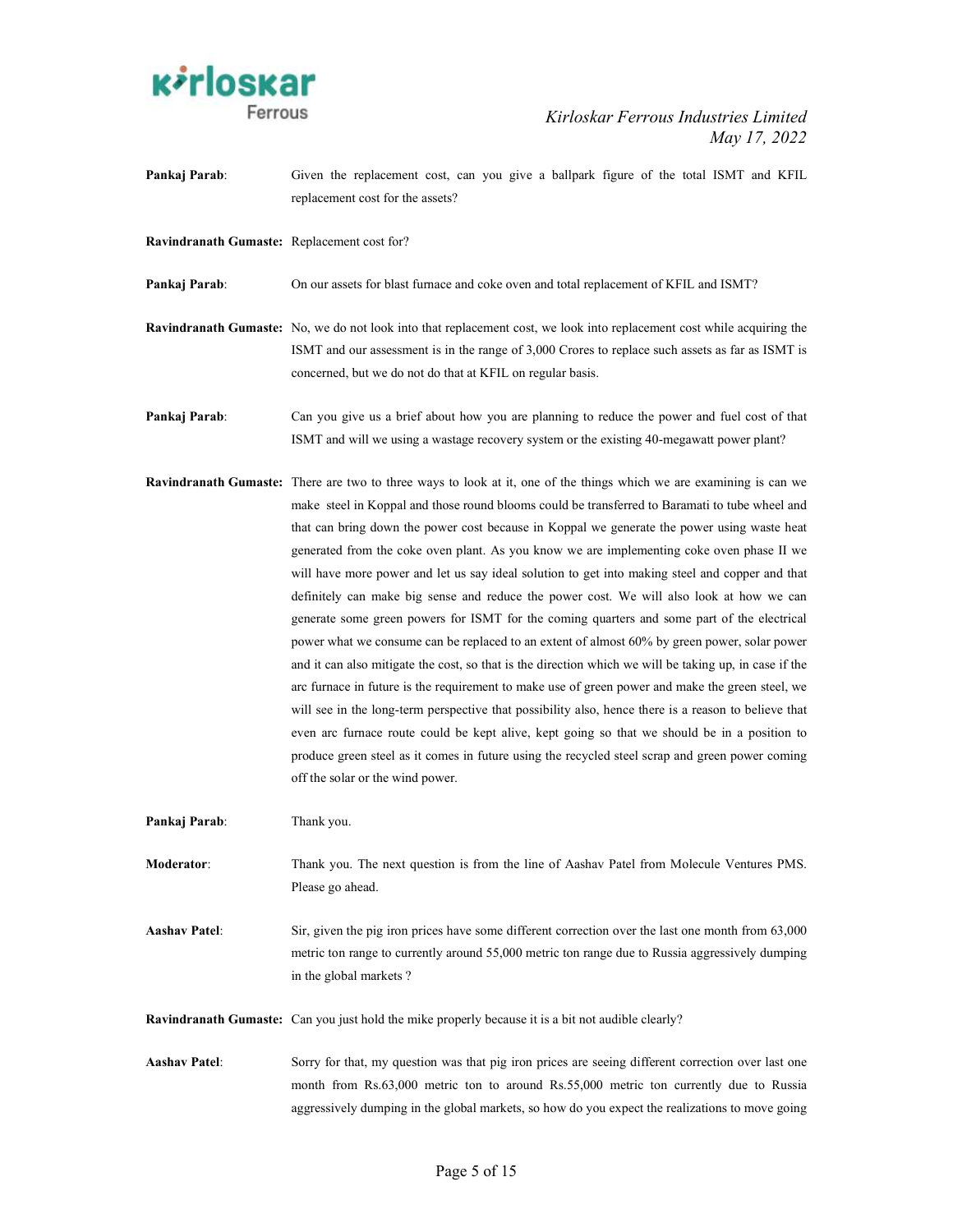

forward that was the first part of the question and second part is in terms of profitability and spreads, can we expect that we are already passed the low margin phase by Q4 and going forward margins are expected to be quite different than what we reported over the last couple of quarters?

- Ravindranath Gumaste: The first part is first of all the pig iron prices improved from the middle of last quarter, so somewhere middle of February and they peaked towards the end of March and subsequently in the month of April and even part of May the prices were stable and some corrections in the pig iron prices had been seen over the last two to three weeks, and we expect the margin for pig iron prices going down is limited because of the pressures of the raw material cost; however, the lower prices or the price pressure on steel scarp and availability of steel scrap at lower prices could put pressure on the pig iron and I will take it as part of the pig iron price cycle and there could be a couple of months where there could be more pressure compared to the earlier months. It is in my view cyclic in nature. The real matter of concern of course is the coal prices and coke prices which is not allowing the reduction in the manufacturing cost of pig iron through blast furnace route that is the real main concern and with respect to availability of Russian I think there was severe shortage of pig iron in the market, which had eased out, but I still say that there is a good demand for pig iron both in Indian market and also quite an active export enquiries continue and my feel of the market is that it should improve as things improve cyclically that is what I feel as regards to the market condition and marketplace up here.
- Aashav Patel: So you expect the prices to slightly increase as and when the Russia dumping reduces, is that correct understanding Sir?
- Ravindranath Gumaste: I am not very up to date on the Russian dumping rather we found there was a disruption in the supply of Ukraine pig iron to the market, which used to be a clear major pig iron supplier. I do not see restoration of that in very short period, but availability of Russian pig iron has its own challenges I am not quite sure that it has gone to become dumping by this year, I am not sure about that.
- Aashav Patel: Sure, that makes sense. The second part of the question was that profitability, can we expect in terms of spread that we have already seen the lowest by Q4 and going forward spreads are expected to improve because given the fact that coking coal and iron ore both are soften in prices?
- Ravindranath Gumaste: Actually, the pig iron prices went to lower levels towards December-January and from middle of February they have improved, the question of whether and how much we can sustain the pig iron prices that depends on demand and supply position, but in general I expect with the rainy season coming up there could be consumption drops on secondary steel making and secondary steel making-related steel scrap prices that could have some effect on the pig iron prices for a couple of months, generally we expect improvement from the middle of July.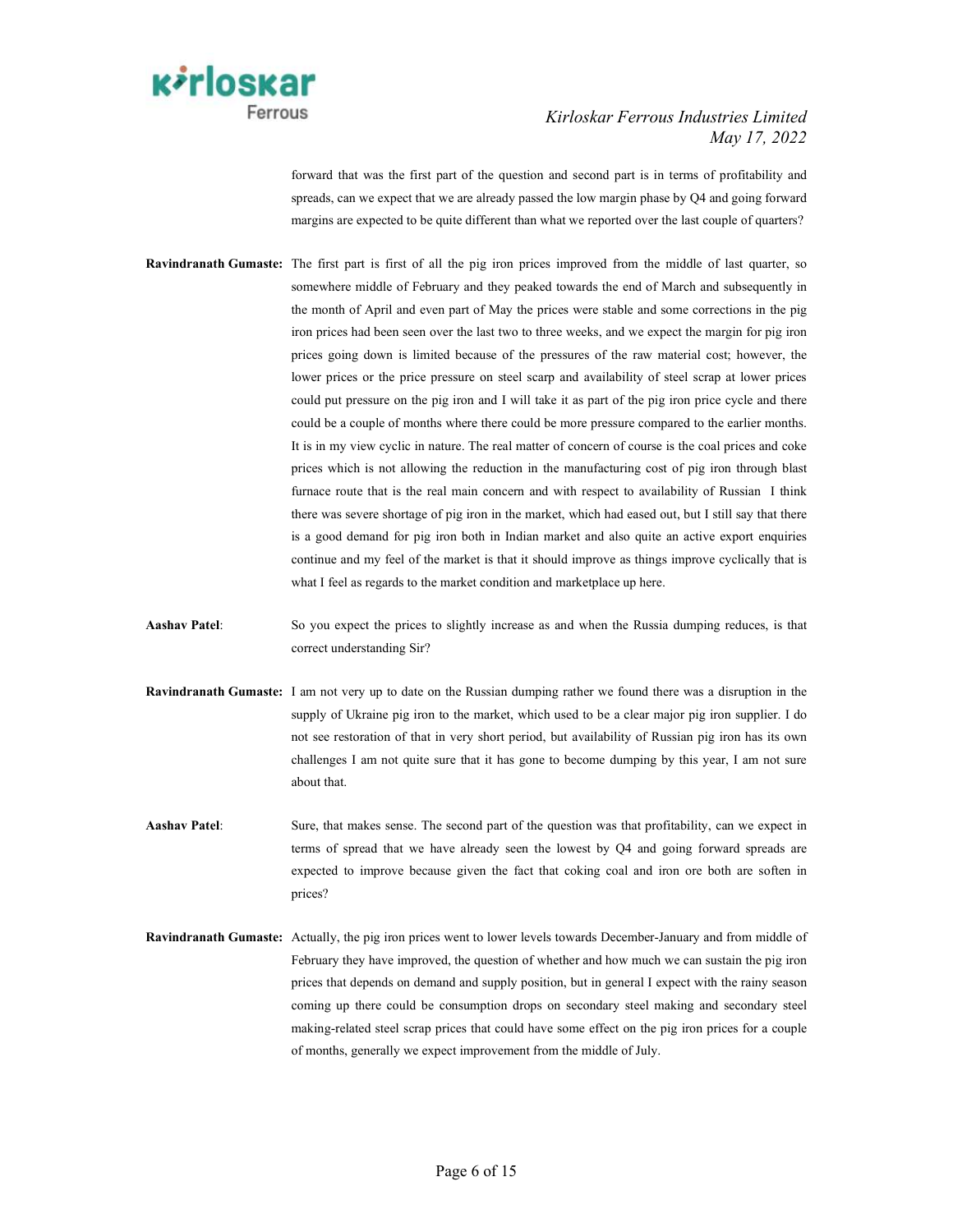

- Aashav Patel: Got it, and Sir, in terms of debt, at what levels is our debt expected to peak out and how much expenses regarding our capex plans are still pending, which are not reflected in the balance sheet?
- Ravindranath Gumaste: See, basically as you know before all these acquisitions we were at debt level of about 200 Crores to 250 Crores and after that for the acquisition has various components of investments some funding for the public offers and actual payments towards the equity, capital infusion into ISMT and also the corporate loan. Currently at the end of March 31, 2022 our debt position all put together in the range of 1100 Crores, but end of Q1 we expect it to come down to 850 Crores and subsequently we expect once ISMT has its own banking and then payback our corporate loan within the next one or two quarters we expect that our loan position should come to around 650 to 700 Crores and as we continue to do well most of the capex at Koppal plant is being taken care more or less with the cash accruals; however, we are always open to consider some borrowing to take care of better progress on capex and the rate of borrowings have been very competitive and finance has done well and we are very keen on to complete the remaining project, which is coke oven power plant phase 2, upgradation is getting completed of blast furnace II and even Pulverized Coal Injection we are keen on to complete before end of this financial year. Foundry in Solapur as I mentioned should get ready for commission before end of Q2, so we will be able to take care with current borrowing and not really increase the borrowing rather we plan to reduce the total borrowing as we progress into next quarters and not increase.
- Aashav Patel: So, we can say that at current levels of around 1143 Crores odd debt has already been picked out and going forward it is only expected to reduce from here?
- Ravindranath Gumaste: Yes, you are right.
- Aashav Patel: My last question until 2018 we were not backward integrated, but now we are broadly selfsufficient in terms of power, coke, so I understand the margins are very volatile for pig iron, but post this backward integration can we expect our base case for margins to increase from say around 10% to 12% level to 15% to 18% range?
- Ravindranath Gumaste: We were at the EBITDA level of 9% and our planning process was to improve the EBITDA from 9% to 18% that was the objective, but as you yourself mentioned the volatility of the commodity prices they have their own effect, but I agree with you that the EBITDA levels would be higher than the historic levels.
- Aashav Patel: Thank you.
- Moderator: Thank you. The next question is from the line of Saket Kapoor from Kapoor Company. Please go ahead.
- Sanket Kapoor: Thank you for the opportunity. Sir, correct me firstly about the pig iron we heard from one of the other players that there is a strong pipeline of export order book of around 3 lakhs tons pending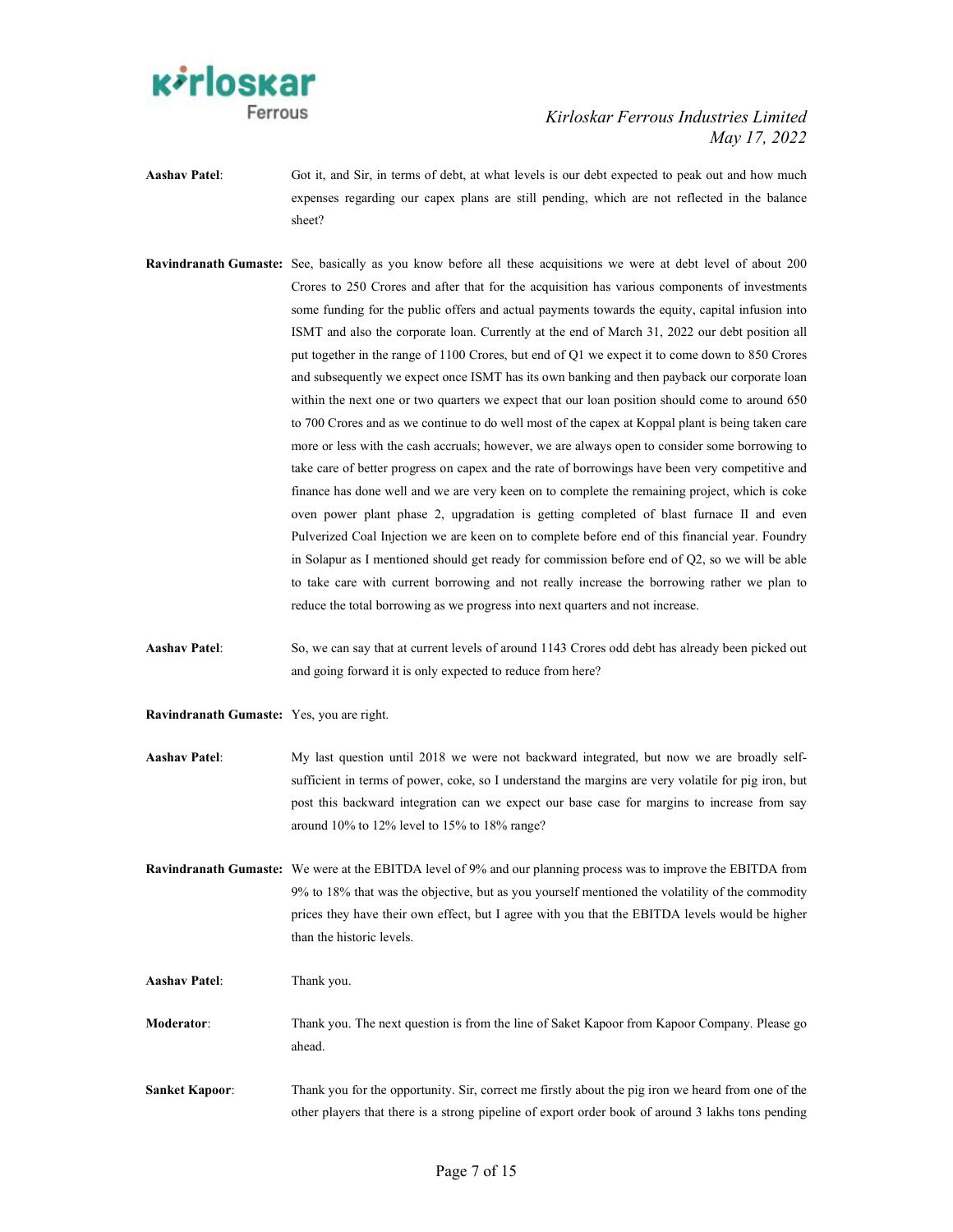

to be executed over the coming quarters because of this Russia-Ukraine conflict, so if any colour on the same and what portion of our sales are exported?

- Ravindranath Gumaste: You know we are not exporting much pig iron rather we do not have, we have a client interior from the seashore, we will be happy if the pig iron plant from the seashore export and we continue to sell the pig iron domestically and we are not averse to export, we have examined many options, but it makes better sense for the plants on the seashore to export and that much of competition in domestic market comes down and we realize better being interior.
- Saket Kapoor: But this pipeline of 3 lakhs metric tons that should be having some deficit impact for the domestic market when we will be in advantageous position because of that?
- Ravindranath Gumaste: Yes, definitely you know we do not expect any desparate dumping of pig iron; the export pipeline will help in mitigating and retaining the demand for pig iron in the domestic market.
- Saket Kapoor: This impact of the shutdown and as you have mentioned in the press release that the MBF will be up by the first week of June, what have been the impact on the volume and what has been the increased additional cost that we have because of this and also the average utilization level for this quarter?
- Ravindranath Gumaste: We have also mentioned earlier also, as you see the Q4 results are already impacted by almost two months of shutdown into that, February first week we took the shutdown and the Q4 result two months only one furnace was running and that of course impacted earnings whereas the capex goes into capitalization. Another important aspect is we are completing by end of May, so April and May two months will be single furnace running in Koppal and of course Hiriyur is the other furnace running and after that we have 55 days coverage of blast furnace I subsequently to install bell less top and other maintenance activity, but furnace I and II both would be upgraded furnaces with higher output, I expect that even current year 2022-2023 we should be able to maintain production and sale of about half million ton of pig iron.
- Saket Kapoor: Correct Sir and my question on the casting part, as mentioned that there was a significant increase in the realization of per kg for castings, what is the outlook you are getting from the OEMs there and you did mention about the steel scrap price is trending lower so that would be giving advantages to the scrap players who are into casting that is what you are trying to explain?
- Ravindranath Gumaste: Let me explain on the casting front, as the commodity prices both steel scrap, and alloys prices increased last two or three quarters. Customers have done the price correction in line with price variant mechanism from most of the customers if at all any reduction in the commodity prices subsequent quarters it is obligatory on our part to give the price variance mechanism decrease if it comes, but otherwise the price increase on the commodity customers have corrected the prices and the second part of question as we stand today there is good demand for casting both from auto industry as well as the tractor sector, so the demand for casting is as of today quite robust.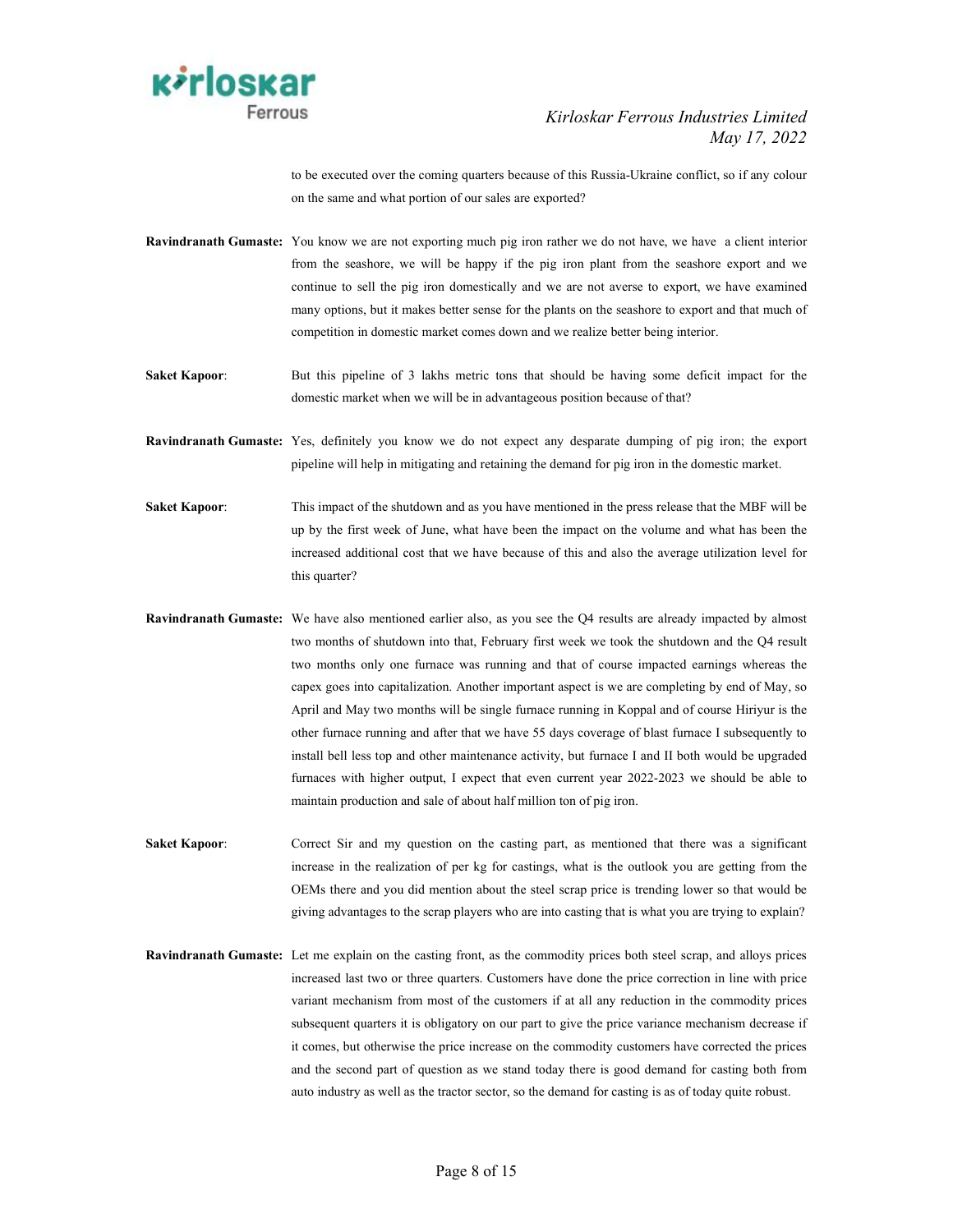

Saket Kapoor: Expected utilization levels going forward March quarter end?

- Ravindranath Gumaste: We expect we should be successful in bringing another 15% of volumetric growth in casting sales, so as we are seeing last year to this year we could manage to get a growth of more than 23%, we could produce and sell that much quantity and further also our attempt is to commission line 2 in Solapur and start utilizing that line and also as I mentioned line 2 in Koppal should also further be able to improve the capacity utilization with capacity utilization debottlenecking project, which have got commissioned in core shop and finishing shop.
- Saket Kapoor: Thank you for the answer and on the iron ore part if you have any update on the iron ore mining updates and that is all from my side?
- Ravindranath Gumaste: Some progress is there, we have received the first level of forest clearance, but still there are some more steps to complete all the approvals before we really start mining, producing and utilizing our own iron ore. We remain optimistic that we should be able to start these mines as early as possible, but we do not have any shortcuts, we will have to go through with the government approvals and we are optimistic that we should be able to do it in three to four months and that is the position as on today on the iron ore mines.
- Saket Kapoor: We do not have any output as of now from the iron ore mines?
- Ravindranath Gumaste: See, we mined and kept but before we could really take out the iron ore and utilize again there was expiry of the forest clearance and we had to go in for the fresh forest clearance and that has taken almost now more than a year and we are still in the process to get those approvals and then start the mines once again.
- Saket Kapoor: Sir, I will come in the queue I have more questions. Thank you.
- Moderator: Thank you. The next question is from the line of Sahil Sanghvi from Monarch Networth Capital. Please go ahead.
- Sahil Sanghvi: Sir, congratulations for this set of numbers even in difficult times. I had majorly two questions, the first what would be the aggregated cost of borrowing now, I understand from the entity it is around 6.7%, but on aggregate basis what would be the cost?
- Ravindranath Gumaste: Overall our borrowing costs are far very competitive and I would put the ballpark to the average borrowing cost mitigated around 5% level.
- Sahil Sanghvi: Secondly could you provide me the production number of tube and steel that ISMT, we have the sales number in the PPT, but if you can provide the production numbers so as to understand the utilization levels?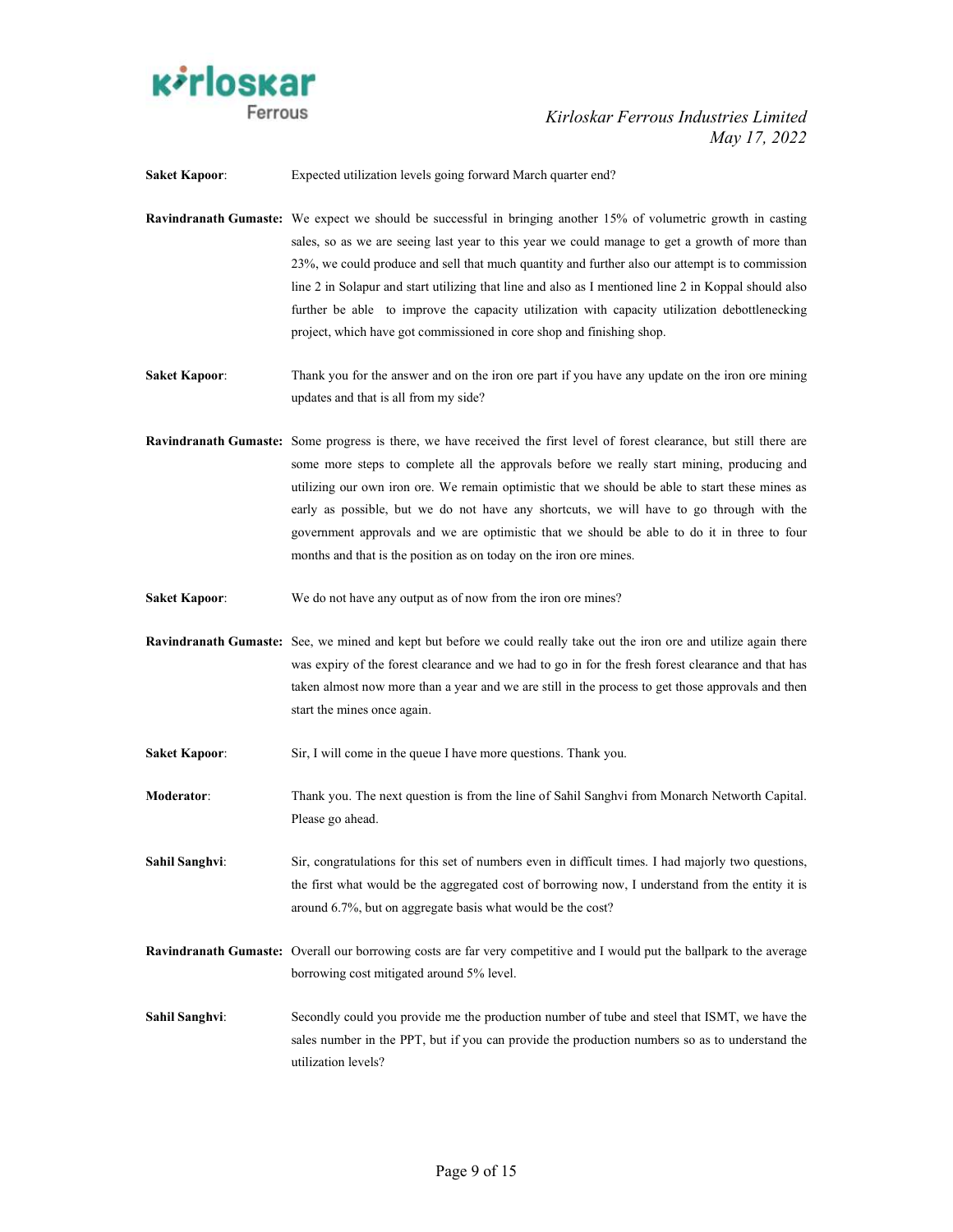

- Ravindranath Gumaste: I do not have it right now readily; I think once we have some stability we will start having maybe if we can start the quarterly conference call so that you get all the numbers.
- Sahil Sanghvi: Right and my third question would be what is the plan on the target for the capex in FY2023 when it comes to our projects?
- Ravindranath Gumaste: Last year our capex spend was about 430 Crores and we have plan for 470 Crores of capex this year and I think we should be very close to that kind of spending around 400 Crores to 450 Crores of capex spending and after that we will be left with very less spending because most of the projects will get completed, only the spillover spend or payments will remain for subsequent years, about 900 Crores is the major spend in these two years, so by that time we complete coke oven in power plant phase II, Pulverized Coal Injection, we have two upgrades, the sinter plant already in Hiriyur in place and also Foundry II in Solapur unit, I think we will be covering the major just by end of this year.
- Sahil Sanghvi: Just a followup on this one, coke oven and waste heat recovery should be commissioned by December?
- Ravindranath Gumaste: Yes, you are right by end of December.

Sahil Sanghvi: Timeline on PCI?

Ravindranath Gumaste: PCI, it is not possible by end of this year it may go to end of first quarter next year.

- Sahil Sanghvi: Thank you and all the best.
- Moderator: Thank you. The next question is from the line of Sagar Parekh from Deep Financial Consultants Private Limited. Please go ahead.
- Sagar Parekh: Thank you for taking my questions, Sir. Firstly what would be the coke consumption rate for Q4, coking coal?

Ravindranath Gumaste: You say coke consumption rate or coke price?

- Sagar Parekh: Yes, coke consumption, coking coal, so I think last quarter on the call you had mentioned \$307 was the consumption cost for Q3?
- Ravindranath Gumaste: See currently what we are using the coal we are in the range of slightly more than \$400 on a blend average basis and currently the blend average new purchase of coal could go even up to slightly more than \$450, so currently we still have three to four months, but it is the blend of earlier coal as soon as the freshly procured coal and the blend average is slightly more than \$400.
- Sagar Parekh: So, next four months you will still have \$400 coking coal and then..?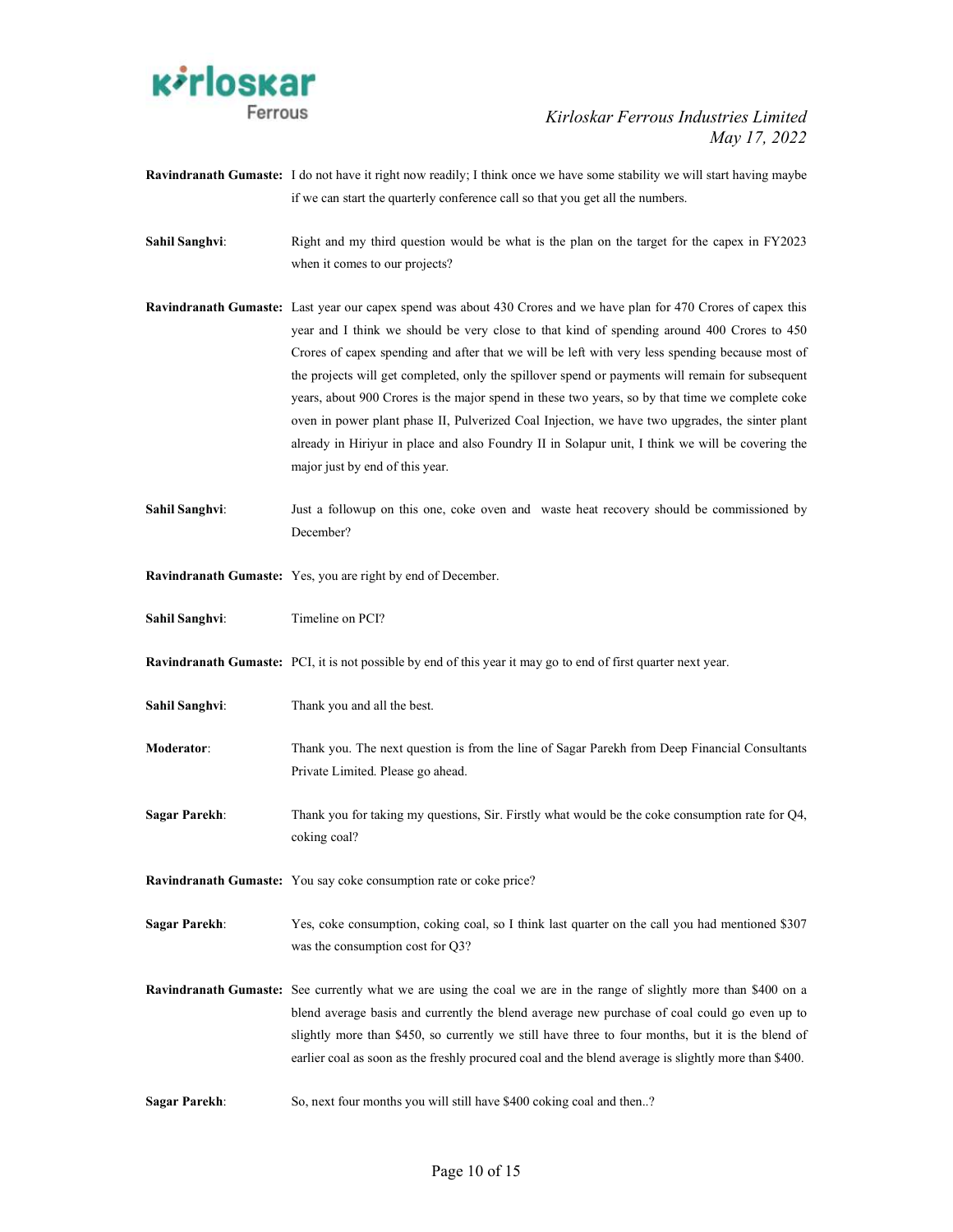

Ravindranath Gumaste: Slightly 400 plus something, yes.

Sagar Parekh: Got it, so there could still be some pressure on the gross margins going forward or you think this has bottomed out in Q4?

Ravindranath Gumaste: No, I think the pressure has become part of the business commodity prices. I would only say that actually some relief on the coal prices with overdue and because of commodity cycle and subsequently because of the Ukraine war, the coal prices right from steel coal to Pulverized coal to prime coking coal have remained very high for a very long time, so that is the real matter of concern.

Sagar Parekh: My second question would be on the margins that you mentioned 9% EBITDA for pig iron, so that would be for Q4 right?

- Ravindranath Gumaste: No, that was the level before we implemented the coke oven in this project, as you know coke oven phase I is already operational, so in the historical level one or two years back we were at 9% level like in 2021 or 2019-2020 they were the level and after that as you have seen we have improved, last year we had the EBITDA level like 22% this year, this year means last year 2021- 2022 we are at 18% EBITDA and the question was whether such levels are sustainable my answer was that because of the commodity prices and commodity price pressure this would be under pressure and they will get affected because of the cyclical nature, but they would not go back to historic level, we expect better levels to prevail and we are also working to improve the productivity capacity utilization, which are to better topline numbers and we cannot expect commodity advantage what it was more than one year back to continue, so partly we mitigate with the productivity and increased volumes.
- Sagar Parekh: Right, Sir, so you mentioned that once this capex is over about 18% margins would be sustainable, so 18% would be on the pig iron side and on the casting side?

Ravindranath Gumaste: No, overall I have spoken but casting businesses are not as cyclical as pig iron and they are more stable, but we can expect more decent margins of something like we have been regularly realizing 15% to 16% EBITDA.

- Sagar Parekh: 15% to 16% on the casting side?
- Ravindranath Gumaste: Yes, please.
- Sagar Parekh: That is it from side. Thank you.
- Moderator: Thank you. The next question is from the line of Nandish Shah from Moneycontrol Research. Please go ahead.
- Nandish Shah: Sir, can you share with us the production numbers for FY2022 for castings and pig iron?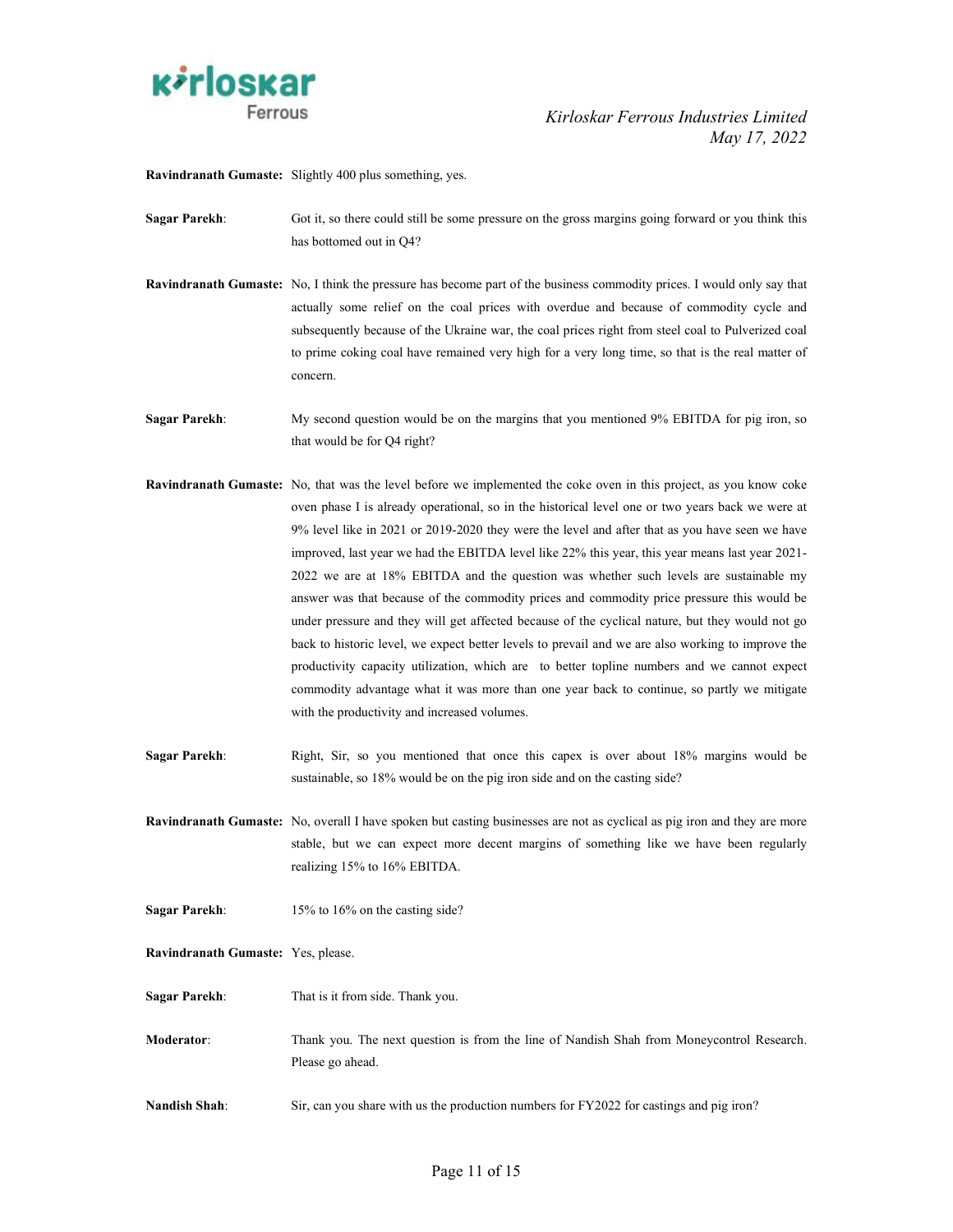

Ravindranath Gumaste: You are talking about 2021-2022 or 2022-2023?

Nandish Shah: I am talking about the internal targets FY2023 for both pig iron and casting.

- Ravindranath Gumaste: I cannot give you internal targets, we do not have that practice, what I said is we definitely look forward for further expansion and capacity utilization improvement on the casting business. We also see customers doing better as we stand today and we are looking forward for further growth of the order of about 15% on the casting capacity.
- Nandish Shah: 15% growth is like?
- Ravindranath Gumaste: Over the last year.
- Nandish Shah: Thank you.
- Moderator: Thank you. The next question is from the line of Karthik Arya an Individual Investor. Please go ahead.
- Karthik Arya: Sir, first question is regarding the coal that you mentioned that the average cost was around \$400 and the blend might increase to \$450, but still in March the coal index reached significantly high, so what is the average, I would say when did we last purchase coal and are we seeing any increase, did you purchase anything in March?
- Ravindranath Gumaste: I do not have the detail which coal was bought on which date, most of the time we are buying spot not on the index base as far as possible what I mentioned is our blend cost of whatever the coal we are using today is in the range of \$400 to \$450, but less than \$450 and if we buy our blend today in the market it will be higher than \$450.
- Karthik Arya: I can also see a 10% sudden increase in other expenses, so what would be the major reason behind that?

Ravindranath Gumaste: Other expenses, Srivatsan can you support me on that?

- R. S. Srivatsan: Yes, Srivatsan here. It basically contains power and fuel and other operating expenses, which comes in, in line with the production activities that is how it showed certain uptrend
- Ravindranath Gumaste: Power and fuel is the main component, but overall if you compare last year to 2021-2022 the power and fuel component as a percentage come down to 2.7% at 99 Crores compared to 81 Crores and 4% in 2020-2021, so that is the power and fuel, but power and fuel is the major components.
- R. S. Srivatsan and also in store space and consumables.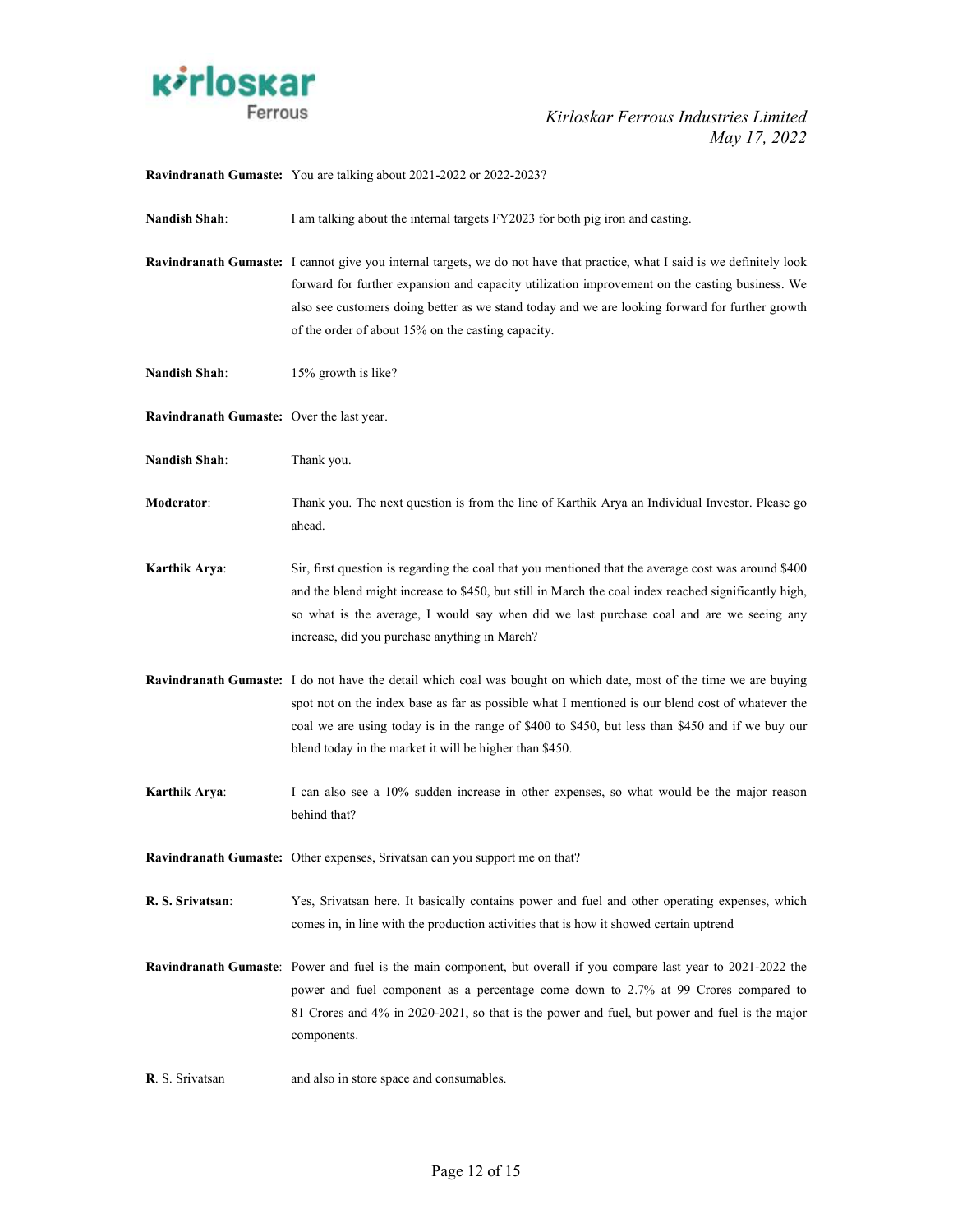

| Karthik Arya:                                | You mentioned realization is 48407 for Q4 so it is NSR or it is the revenue drop?                                                                                                                                                                                                                                                                               |
|----------------------------------------------|-----------------------------------------------------------------------------------------------------------------------------------------------------------------------------------------------------------------------------------------------------------------------------------------------------------------------------------------------------------------|
| Ravindranath Gumaste: Net sales realization. |                                                                                                                                                                                                                                                                                                                                                                 |
| Karthik Arya:                                | Also our raw material cost has decreased by 1%, so whereas for the peers it has increased<br>considerably and if we think for us how do we manage that?                                                                                                                                                                                                         |
|                                              | <b>Ravindranath Gumaste:</b> As I see the report RMSP raw material to sales price realization, if I compare 2020-2021 it was<br>around 61% and 2021-2022, it is 71%, so it has actually gone up RMSP and not come down.                                                                                                                                         |
| Karthik Arya:                                | Sir, I was referring quarter-on-quarter?                                                                                                                                                                                                                                                                                                                        |
|                                              | <b>Ravindranath Gumaste:</b> That difference is coming because of the sales realization improving in recent months. it was<br>under the pressure during November, December, and January months, since realizations were not<br>improving in line with the commodity, input cost prices, because of that you see that difference,<br>which has improved further. |
| Karthik Arya:                                | I was looking at our direct competitors which is Tata Metaliks for them it was increased by \$40,<br>for us it has just increased by \$5 quarter-on-quarter?                                                                                                                                                                                                    |
|                                              | Ravindranath Gumaste: I do not have that comparison with me, it would be difficult for me to comment on that, I do not<br>have those figures; it will take time to have that comparison.                                                                                                                                                                        |
| Karthik Arya:                                | The inventory levels for pig iron?                                                                                                                                                                                                                                                                                                                              |
|                                              | Ravindranath Gumaste: In our philosophy, we do not stock pig iron, we are required to stock coal, which is our input raw<br>material and we do not stock pig iron, we sell day-to-day.                                                                                                                                                                          |
| Karthik Arya:                                | So, we target zero inventory basically and that is what we are looking forward?                                                                                                                                                                                                                                                                                 |
|                                              | Ravindranath Gumaste: Our target is one- or two-days inventory because it could be hard, we cannot load in trucks.                                                                                                                                                                                                                                              |
| Moderator:                                   | Thank you. The next question is from the line of Yash Chandak an Individual Investor. Please go<br>ahead.                                                                                                                                                                                                                                                       |
| <b>Yash Chandak:</b>                         | Congratulations on a very good set of numbers and I just wanted to know this $15\%$ to $16\%$<br>EBITDA from castings we are saying, is it constant or it has varied with coking coal?                                                                                                                                                                          |
| Ravindranath Gumaste: It cannot be constant. |                                                                                                                                                                                                                                                                                                                                                                 |
| Yash Chandak:                                | I just wanted to know how our contracts priced with OEMs are there very, very long-term<br>contracts for all the casting sale or part of it is going on spot basis, and how do we take that into<br>your coal prices for casting sale?                                                                                                                          |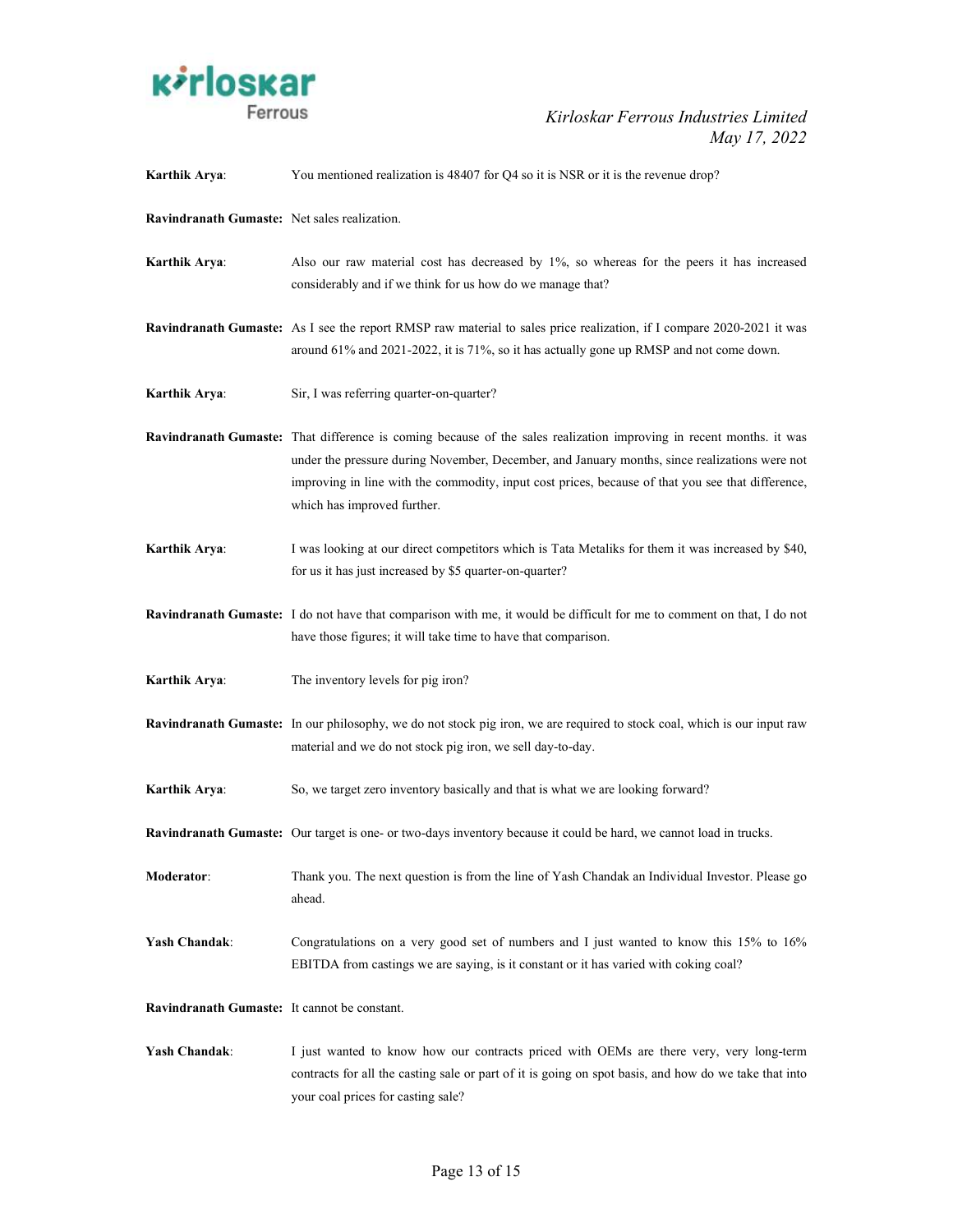

- Ravindranath Gumaste: Casting sales all of them are long-term understanding and long-term contracts, though there are no long-term contracts per se, but we get schedules and they are long-term commitment and with respect to pricing generally we have commodity price increase escalation or variance mechanism, there is increase we give us increase, if there decrease we have to pass on the reduction today.
- Yash Chandak: For Q4 out of my total pig iron sales what share were foundry grade sales and what share was steel grade or basic grade sales?
- Ravindranath Gumaste: Last two to three quarters, our share of steel grade has slightly improved, increased I think it is of the order of about 20% to 25%, otherwise it used to be more like 10%, in the last few quarters the steel grade is of the order of around 20% to 25%.
- Yash Chandak: Got it and one last question, on the impact, how much of our volume will be impacted once this entire shut down is finished, I am sorry I was disconnected in between, if you had answered that question?
- Ravindranath Gumaste: Yes, I think I answered that question, no problem, we still feel that blast furnace II would be shut for two months in this year, we could also complete the MBF I bell less top changing shutdown and still be with the production and quantity of about 0.5 million ton same as last year, so we could be very close to that number with the benefit of continuous operation of the Hiriyur plant and upgraded blast furnace operation from MBF I and II.
- Yash Chandak: Sir, just one last question, I had in the previous question which you answered, you said that most of our coal purchasing on spot with no index linking in pricing, am I my correct in understanding it?
- Ravindranath Gumaste: Yes, that is what we have been doing.
- Yash Chandak: So, how does it relate when we say castings?
- Ravindranath Gumaste: No, there is no relation to casting it is only to pig iron.
- Yash Chandak: So, we have to buy coking coal..
- Ravindranath Gumaste: No relation to coal price and coke price.
- Yash Chandak: Got it. Thank you Sir.
- Moderator: Thank you. In the interest of time that was the last question for today. I would now like to hand the conference over to management for closing comments. Sir you may but proceed with the closing comments.

Ravindranath Gumaste: It was not clearly audible, have we completed all the questions?